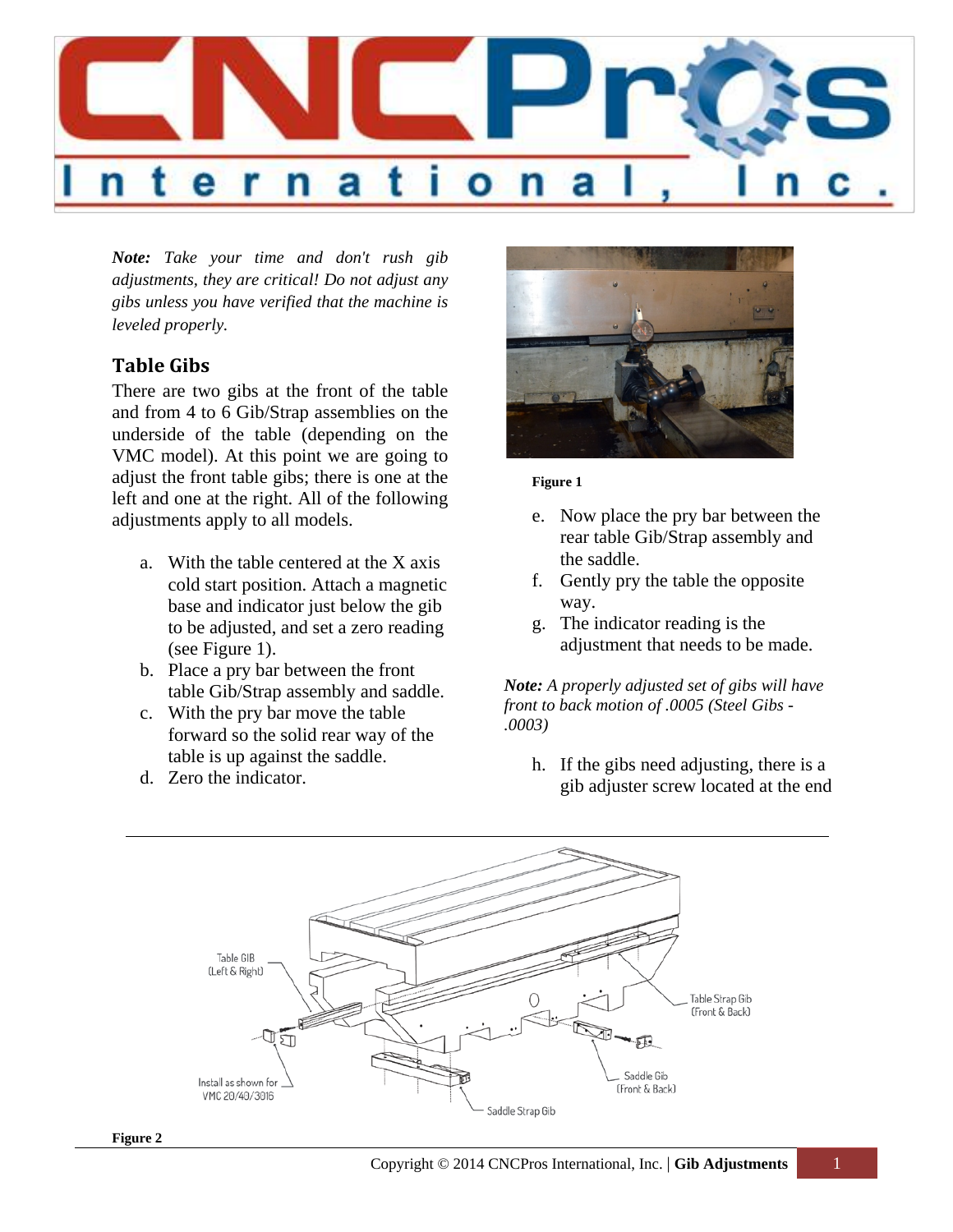

of each gib (see Figure 2). Turning this screw clockwise will loosen the gib and counter clockwise will tighten the gib.

i. Repeat the above steps until you get .0005 indicator motion, then go do the other gib at the opposite end.

After both gibs have been completely adjusted run the table to its extremes at the plus and minus end and then back to center again. Then repeat the above gib adjustment procedure for verification.

# **Table Gib/Strap Assembly**

*Note: When adjusting gibs with shim stock be very careful not to cause the shim to rip and leave a piece between the gib and way surface.*

There are Gib/Strap assemblies on the underside of the table at the front and rear. Depending on the model of VMC there will be from 1-3 Gib/Strap assemblies at the front and rear.

The Gib/Strap assemblies are adjusted as follow:

- a. Jog the table in the X axis to clear the cold start indicator.
- b. Loosen the three hex head bolts. The slot for the bolt is tapered, and when the gib is moved the head of the bolt may bind, be sure that the bolt is loosened enough to allow the gib to slide from left to right.
- c. Slide the gib to the right to loosen. (The gib must be loosened before it can be tightened)

*Note: To move the gib use an open end wrench on a hex head bolt and tap with a mallet.*

- d. To adjust, slide the gib to the left (as you face the strap) until it contacts the underside of the saddle. Push to the left with finger pressure.
- e. Make sure that each of the three hex head bolts are still loose and not caught on the tapered slot. If the bolts were binding on the slot, loosen and re-adjust.
- f. Tighten the three hex head bolts.
- g. Repeat the above steps for the other table Gib/Strap assemblies.

# **Saddle Gibs**

There are two gibs at the right of the center rail on the base and 2 Gib/Strap assemblies on the underside of the saddle. At this point we are going to adjust the center gibs of the saddle only. All of the following adjustments apply to all models.

*Note: It may be necessary to remove the rear Y axis tray to adjust the saddle gibs!*

a. With the saddle centered at the Y axis cold start position. Attach a magnetic base and indicator to the saddle and place the indicator (see Figure 3), set a zero reading.



**Figure 3**

b. Place a pry bar between the right saddle Gib/Strap assembly and base.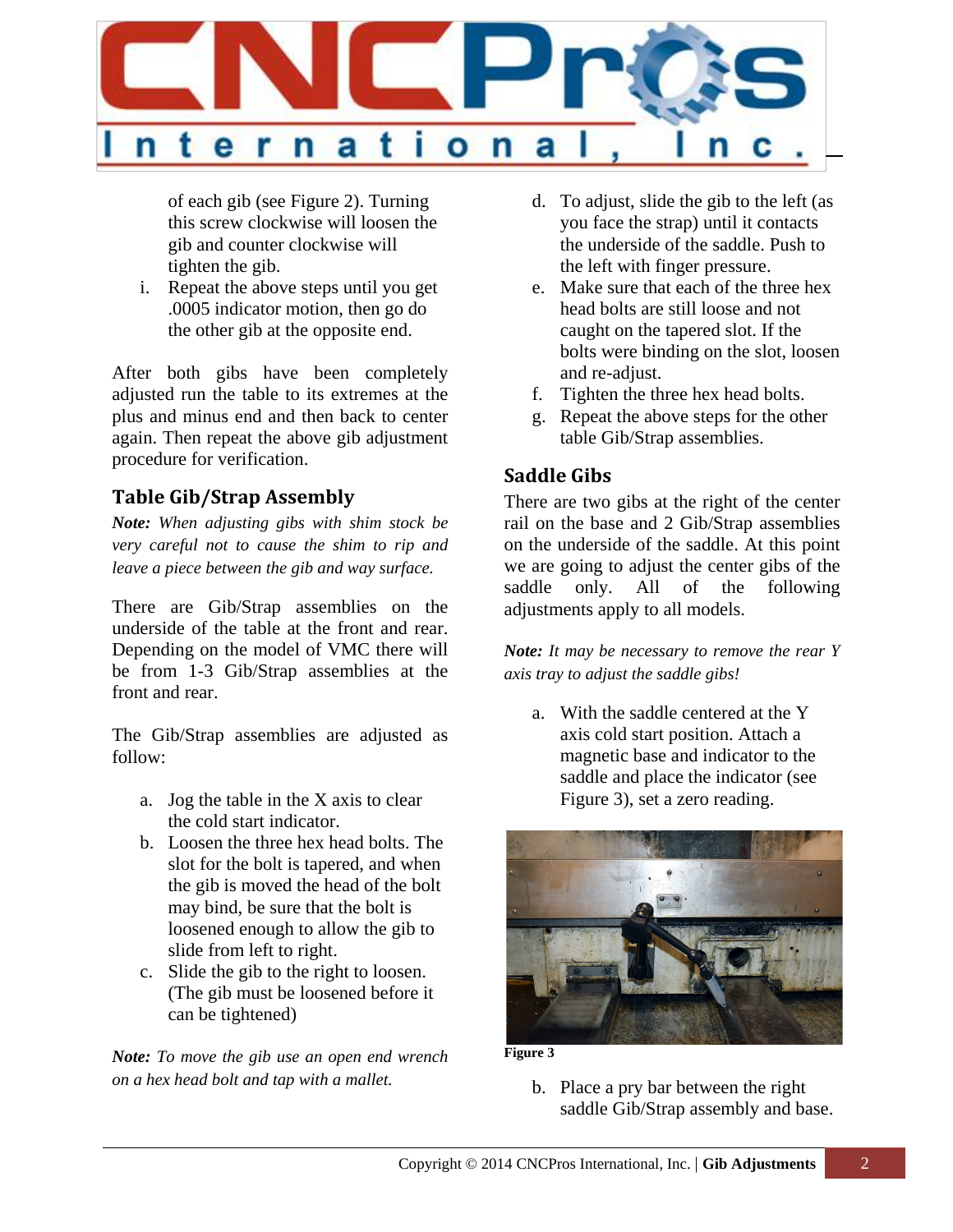

- c. With the pry bar move the saddle so the solid way of the saddle contacts the center base rail.
- d. Zero the indicator.
- e. Now place the pry bar between the left saddle Gib/Strap assembly and base.
- f. Gently pry the saddle the opposite way.
- g. The indicator reading is the adjustment that needs to be made.

*Note: A properly adjusted set of gibs will have front to back motion of .0005 (Steel Gibs - .0003)*

- h. If the gibs need adjusting, there is a gib adjuster screw located at the end of each gib (see Figure 2). Turning this screw clockwise will loosen the gib and counter clockwise will tighten the gib.
- i. Repeat the above steps until you get .0005 indicator motion, then adjust the other gib at the opposite side (closest to column).

After both gibs have been completely adjusted run the saddle to its extremes at the plus and minus end and then back to center again. Then repeat the above gib adjustment procedure for verification.

# **Saddle Gibs/Strap Assembly**

*Note: When adjusting gibs with shim stock be very careful not to cause the shim to rip and leave a piece between the gib and way surface.*

There is one Gib/Strap assembly at the left and right of the saddle. Each Gib/Strap assembly has two gibs that need adjusting.

Adjust the saddle Gib/Strap assembly as follows:

- a. Loosen both the front and back gibs on the strap by turning the gib adjuster screw clockwise.
- b. Insert a .001" shim about 3-4" between the gib and the way. Place shims in both the front and rear at the same time.
- c. Tighten the gib to pinch the shim between the gib and way by turning the gib adjuster screw counterclockwise (see Figure 2). Tighten enough to prevent the shim from moving.
- d. Slowly turn the gib adjuster screw clockwise while pulling on the shim.

#### *Note: Shim Stock is very sharp!*

- e. When the shim begins to pull out, stop turning the gib adjuster screw and remove the shim completely.
- f. Turn the gib adjuster screw 3/4 turn counterclockwise.
- g. Repeat the above steps for the front, rear, left and right gibs.

# **Head Gibs**

There are 2 gibs that ride between the column ways, one at the top and bottom. There is also 1 Gib/Strap assembly on the back of each column rail. We are going to adjust the center gibs only at this time.

Either gib can be adjusted first. Adjust as follows:

- a. Remove the Z axis head cover.
- b. Center the Z axis head within its travel limits so it will be easy to work on.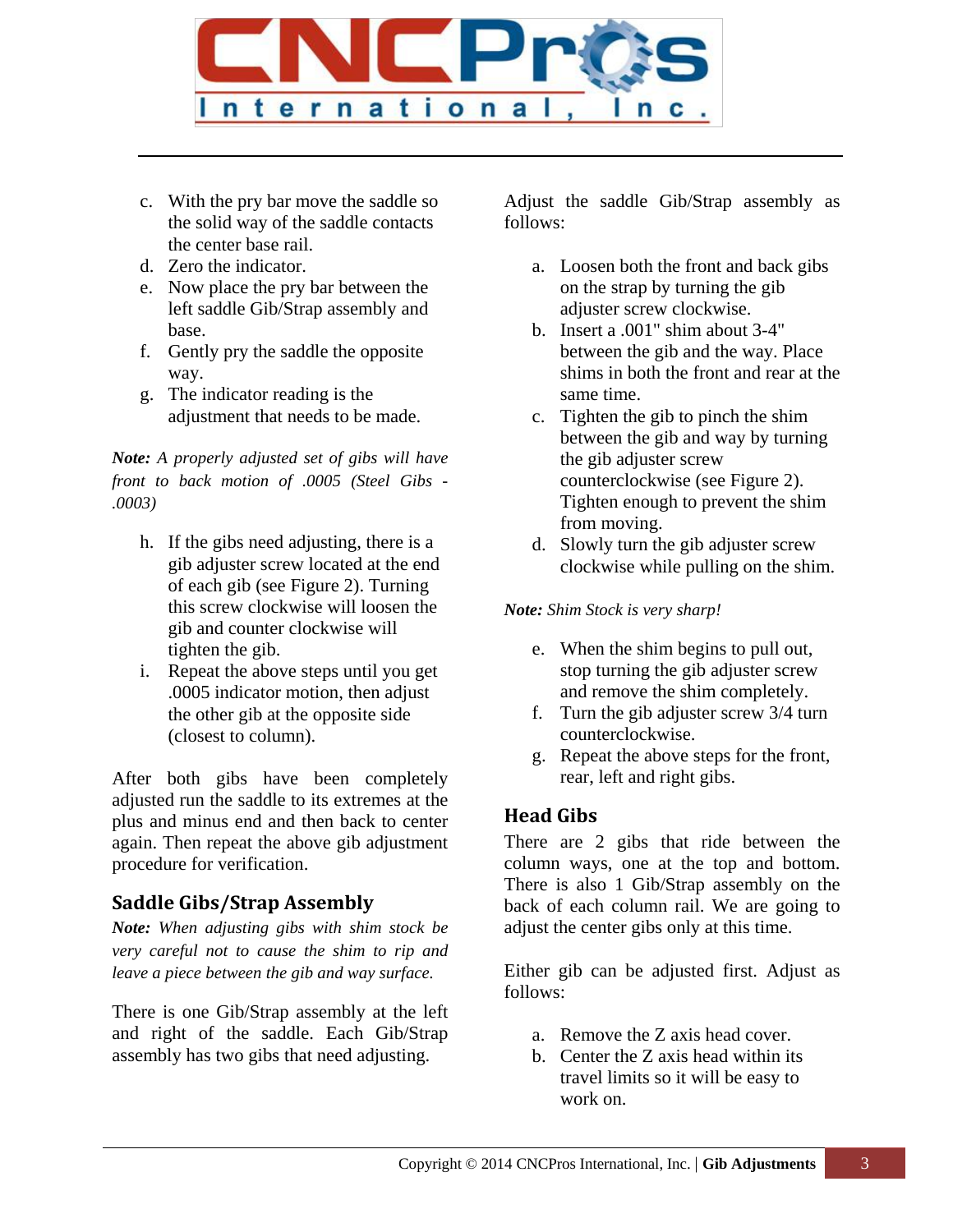

c. Attach a magnetic base and indicator to the column (see Figure 4).



**Figure 4**

- d. Using a pry bar between the left side of the head and Z axis way, move the head so the left inside way contacts the left column way.
- e. Zero the indicator.
- f. Now place the pry bar between the right side of the head and Z axis way.
- g. Gently pry the head the opposite way.
- h. The indicator reading is the adjustment that needs to be made.

*Note: A properly adjusted set of gibs will have front to back motion of .0005 (Steel Gibs - .0003)*

i. If the gibs need adjusting, there is a gib adjuster (see Figure 5) screw located at the end of each gib. Turning this screw clockwise will loosen the gib and counter clockwise will tighten the gib.



**Figure 5**

j. Repeat the above steps until you get .0002 - .0003 indicator motion, then adjust the gib at the opposite end.

After both gibs have been completely adjusted run the head to its extremes at the plus and minus end and then back to center again. Then repeat the above gib adjustment procedure for verification.

### **Head Gib/Strap Assembly**

*Note: When adjusting gibs with shim stock be very careful not to cause the shim to rip and leave a piece between the gib and way surface.*

There is one Gib/Strap assembly at the left and right side of the head. Each Gib/Strap assembly has a top and bottom gib that needs adjusting (see Figure 5).

Adjust the head Gib/Strap assembly as follows:

#### **Top Gibs**